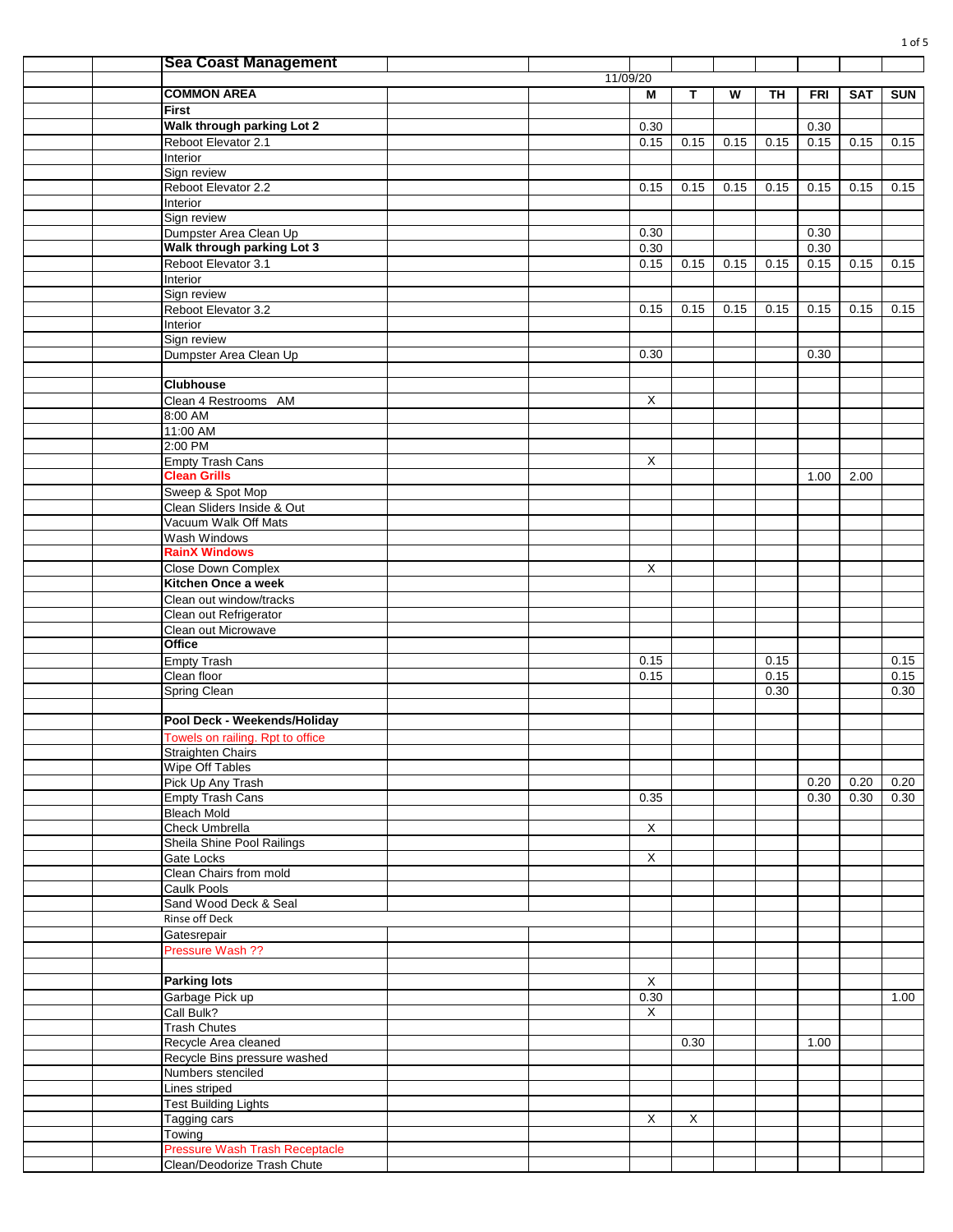|  | <b>Sea Coast Management</b>                    |          |      |      |      |           |            |            |            |
|--|------------------------------------------------|----------|------|------|------|-----------|------------|------------|------------|
|  |                                                | 11/09/20 |      |      |      |           |            |            |            |
|  | <b>COMMON AREA</b>                             |          | M    | T.   | W    | <b>TH</b> | <b>FRI</b> | <b>SAT</b> | <b>SUN</b> |
|  | NO BLOWING SAND IN DRAINS!                     |          | 1.00 |      |      |           |            |            |            |
|  | <b>Elevator Lobbies</b>                        |          |      |      |      |           |            |            |            |
|  | Clean windows In/Out                           |          | 1.00 |      |      |           |            |            |            |
|  | <b>Empty Trash</b>                             |          | 0.20 |      |      |           |            |            |            |
|  | <b>Blow/Spot Mop</b>                           |          |      |      |      |           |            |            | 1.00       |
|  | Sanitizer full                                 |          |      |      |      |           |            |            |            |
|  | <b>Elevator &amp; Interiors</b>                |          |      |      |      |           |            |            |            |
|  | Sheila Shine                                   |          |      |      |      |           |            |            |            |
|  | Clean tracks hard wire brush                   |          |      |      |      |           |            |            |            |
|  | Mop floor & corners                            |          |      |      |      |           |            |            |            |
|  | <b>Walkways &amp; Stairwell</b>                |          |      |      |      |           |            |            |            |
|  | Items in walkways? Picture report to           |          |      |      |      |           |            |            |            |
|  | office                                         |          |      |      |      |           |            |            |            |
|  | <b>Blow</b>                                    |          |      |      |      |           |            |            | 1.00       |
|  | Spot Mop<br>Wipe Handrails                     |          |      |      |      |           |            |            |            |
|  | Wash down                                      |          |      |      |      |           |            |            |            |
|  | Pressure Wash                                  |          |      |      |      |           |            |            |            |
|  |                                                |          |      |      |      |           |            |            |            |
|  | <b>Light Testing - Mthly</b>                   |          |      |      |      |           |            |            |            |
|  | <b>Exit Lights</b>                             |          |      |      |      |           |            |            |            |
|  | <b>Building Lights</b>                         |          |      |      |      |           |            |            |            |
|  | <b>Entrance Lights</b>                         |          |      |      |      |           |            |            |            |
|  | <b>Atrium Lights</b>                           |          |      |      |      |           |            |            |            |
|  | Flag Light                                     |          |      |      |      |           |            |            |            |
|  |                                                |          |      |      |      |           |            |            |            |
|  | <b>Laundry Room:</b>                           |          |      |      |      |           |            |            |            |
|  |                                                |          |      |      |      |           |            |            |            |
|  | Clean                                          |          |      |      |      |           |            |            |            |
|  | <b>Empty Garbage Cans</b>                      |          |      |      |      |           |            |            |            |
|  | <b>Empty Lint</b>                              |          |      |      |      |           |            |            |            |
|  | Blow out lint from coin box with air           |          |      |      |      |           |            |            |            |
|  | compressor<br>Houdini Lock on machine locks    |          |      |      |      |           |            |            |            |
|  | Test Washer Dryer                              |          |      |      |      | 2.05      |            |            |            |
|  | Make sure water is on!                         |          |      |      |      |           |            |            |            |
|  | Report Washer Dryer                            |          |      |      |      |           |            |            |            |
|  | Make sure all signs are in rm                  |          |      |      |      |           |            |            |            |
|  | <b>End of Day</b>                              |          |      |      |      |           |            |            |            |
|  | Reboot all elevators                           |          | 1.00 | 1.00 | 1.00 | 1.00      |            | 1.00       | 1.00       |
|  | Umbrellas down                                 |          |      |      |      |           |            |            |            |
|  | Restroom restock                               |          |      |      |      |           |            |            |            |
|  | Time Sheet Updates                             |          |      |      |      |           |            |            |            |
|  | Report to office                               |          | 0.20 |      |      |           |            | 0.15       |            |
|  | Check clubhouse is locked                      |          |      |      |      |           |            |            |            |
|  |                                                |          |      |      |      |           |            |            |            |
|  | SCM <sub>2</sub>                               |          |      |      |      |           |            |            |            |
|  | All Floors/Lobby/Walkways                      |          |      |      |      |           |            |            |            |
|  | Empty Trash Cans                               |          |      | 0.45 |      |           |            | 0.45       | 0.45       |
|  | Wipe Horizonal Surfaces                        |          |      | 1.00 |      |           |            |            |            |
|  | Blow Floor - Spot Mop                          |          |      |      |      |           |            |            |            |
|  | Wipe Handrails                                 |          |      |      |      |           |            |            |            |
|  | Clean Interior Windows                         |          |      | 1.00 |      |           |            |            |            |
|  | <b>Blow Stairwells-Spot Mop</b>                |          |      |      |      |           |            |            |            |
|  | Vacuum Walk-Off Mats                           |          |      |      |      |           |            |            |            |
|  | Clean Both sides of Door Glass                 |          |      |      |      |           |            |            |            |
|  |                                                |          |      |      |      |           |            |            |            |
|  | <b>Laundry Rooms</b>                           |          |      |      |      |           |            |            |            |
|  | Sweep-Spot Mop                                 |          |      | 1.00 |      |           |            |            |            |
|  | <b>Empty Trash Cans</b>                        |          |      | 1.00 |      |           |            |            |            |
|  | Wipe Horizonal Surfaces                        |          |      | 1.00 |      |           |            |            |            |
|  |                                                |          |      |      |      |           |            |            |            |
|  | SCM <sub>3</sub><br>All Floors/Lobby/Walkways  |          |      |      |      |           |            |            |            |
|  |                                                |          |      |      |      |           |            |            |            |
|  | <b>Empty Trash Cans</b>                        |          |      | 0.45 |      |           |            | 0.45       | 0.45       |
|  | Wipe Horizonal Surfaces                        |          |      | 1.00 |      |           |            |            |            |
|  | Blow Floor - Spot Mop<br><b>Wipe Handrails</b> |          |      |      |      |           |            |            |            |
|  | Clean Interior Windows                         |          |      | 1.00 |      |           |            |            |            |
|  |                                                |          |      |      |      |           |            |            |            |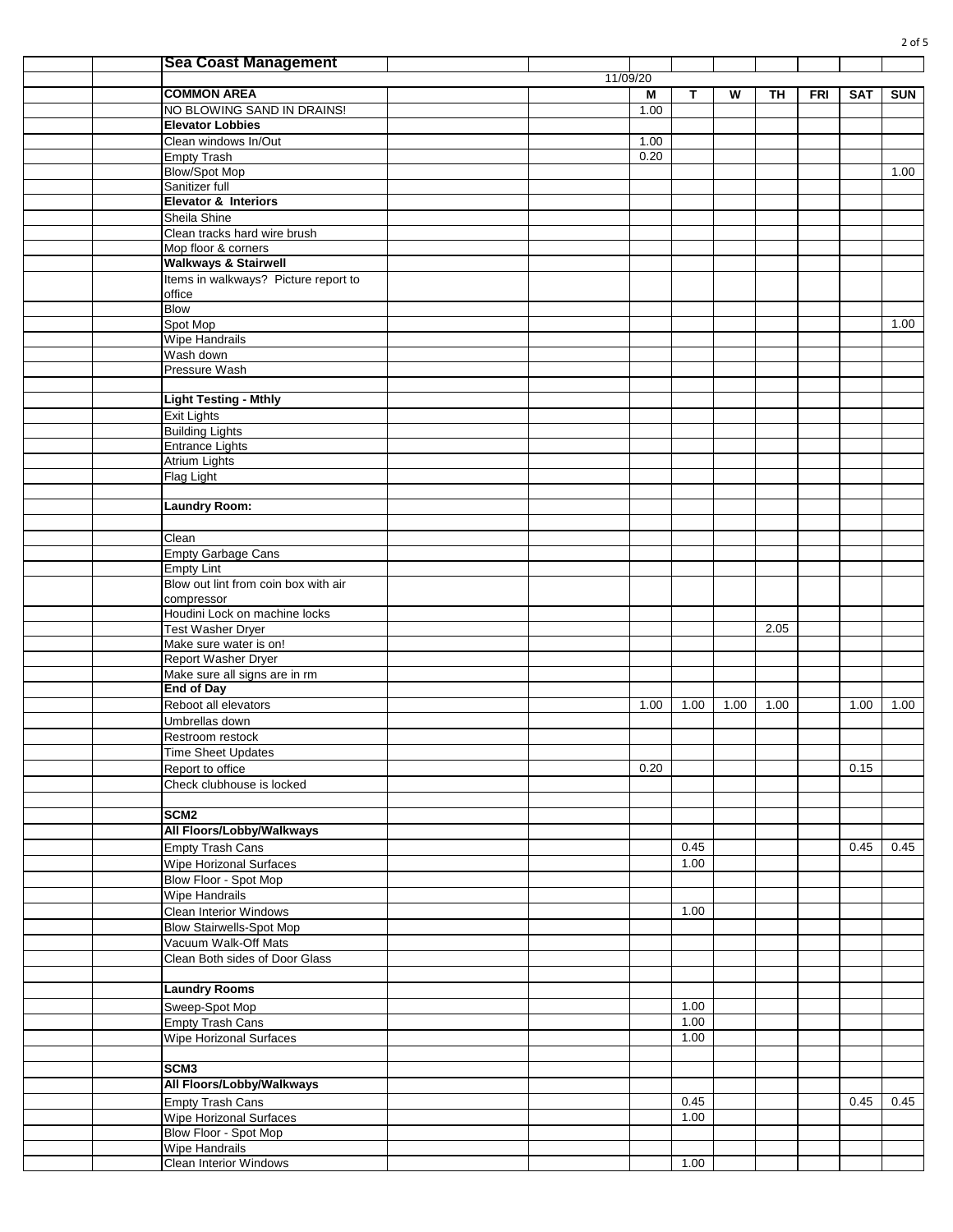|          |                  | <b>Sea Coast Management</b>                                                                                                                                                                               |                         |                                                           |             |      |            |            |            |            |            |
|----------|------------------|-----------------------------------------------------------------------------------------------------------------------------------------------------------------------------------------------------------|-------------------------|-----------------------------------------------------------|-------------|------|------------|------------|------------|------------|------------|
|          |                  |                                                                                                                                                                                                           |                         |                                                           | 11/09/20    |      |            |            |            |            |            |
|          |                  | <b>COMMON AREA</b>                                                                                                                                                                                        |                         |                                                           | M           | T    | w          | TН         | <b>FRI</b> | <b>SAT</b> | <b>SUN</b> |
|          |                  | <b>Blow Stairwells-Spot Mop</b>                                                                                                                                                                           |                         |                                                           |             |      |            |            |            |            |            |
|          |                  | Vacuum Walk-Off Mats                                                                                                                                                                                      |                         |                                                           |             |      |            |            |            |            |            |
|          |                  | Clean Both sides of Door Glass                                                                                                                                                                            |                         |                                                           |             |      |            |            |            |            |            |
|          |                  | <b>Laundry Rooms</b>                                                                                                                                                                                      |                         |                                                           |             |      |            |            |            |            |            |
|          |                  | Sweep-Spot Mop                                                                                                                                                                                            |                         |                                                           |             | 1.00 |            | 1.00       |            |            |            |
|          |                  | <b>Empty Trash Cans</b>                                                                                                                                                                                   |                         |                                                           |             | 1.00 |            | 1.00       |            |            |            |
|          |                  | <b>Wipe Horizonal Surfaces</b>                                                                                                                                                                            |                         |                                                           |             | 1.00 |            | 1.00       |            |            |            |
|          |                  |                                                                                                                                                                                                           |                         |                                                           |             |      |            |            |            |            |            |
|          |                  | <b>Elevators</b>                                                                                                                                                                                          |                         |                                                           |             |      |            |            |            |            |            |
|          |                  | Wipe Down Interior Panels                                                                                                                                                                                 |                         |                                                           |             |      |            |            |            |            |            |
|          |                  | Polish Stainless Steel                                                                                                                                                                                    |                         |                                                           |             |      |            |            |            |            |            |
|          |                  | Sheila Shine                                                                                                                                                                                              |                         |                                                           |             |      |            |            | 4.00       |            |            |
|          |                  | <b>Breaks</b>                                                                                                                                                                                             |                         |                                                           |             |      |            |            |            |            |            |
|          |                  | Chris                                                                                                                                                                                                     |                         |                                                           | 0.30        | 0.30 | 0.30       | 0.30       | 0.30       | <b>OFF</b> | <b>OFF</b> |
|          |                  | Derick                                                                                                                                                                                                    |                         |                                                           | 0.30        | 0.30 | <b>OFF</b> | <b>OFF</b> | 0.30       | 0.30       | 0.30       |
|          |                  |                                                                                                                                                                                                           |                         |                                                           |             |      |            |            |            |            |            |
| Date:    | Location:        | <b>PROJECTS: AS ASSIGNED</b>                                                                                                                                                                              | Assigned to:            | Progress:                                                 |             |      |            |            |            |            |            |
| 01/11/00 |                  | SCM2 East Elevator Phone - Test at cab and call<br>Kings III after the elevator is fixed                                                                                                                  |                         |                                                           |             |      |            |            |            |            |            |
| 10/20/20 | SCM <sub>2</sub> | SCM2 Ocean - Plants after const done                                                                                                                                                                      | Chris                   | <b>HOLD</b>                                               |             |      |            |            |            |            |            |
| 10/22/20 | Deck             |                                                                                                                                                                                                           | Hali/Chris/Derick/Buddy | Date of Shipment<br>11/13, should be<br>in this time next |             |      |            |            |            |            |            |
| 10/22/20 | Clubhouse        | Replace boards on deck<br>Edging for rocks around clubhouse/put                                                                                                                                           | Hali-need 2nd order     | week<br>ordered                                           |             |      |            |            |            |            |            |
| 10/22/20 | SCM <sub>2</sub> | down rocks. Order More rocks<br>Sand in trench by B2 7&8 stack                                                                                                                                            | Chris/Derick            | 11/17/2020                                                |             |      |            |            |            | x          |            |
|          |                  |                                                                                                                                                                                                           |                         |                                                           |             |      |            |            |            |            |            |
| 10/22/20 | 2&3              | Test emergancy lights/remove &<br>REPLACE ones thast don't work                                                                                                                                           | Chris/Derick            | need 13 more/old<br>ones in box do<br>not work            | 1.00        |      |            |            |            |            |            |
| 10/31/20 | SCM <sub>2</sub> | 2.212-Foliage outside our bedroom<br>window is scraping and hitting window.<br>Needs to be trimmed away from building-<br>Julie Clark                                                                     | Skiorski                |                                                           |             |      |            |            |            |            |            |
| 10/31/20 |                  | Mulch needs to be replaced over<br>irrigation. This has been this way for<br>months. Potential tripping hazard. Just<br>outside SCG2 east side doors along<br>walkway to pool & beach deck-Julie<br>Clark | Chris                   |                                                           |             |      |            |            |            |            |            |
| 10/31/20 | SCM <sub>3</sub> | Noticed on 10/24 that the shower head<br>on SCG3 rinse off is also leaking and<br>won't completely turn off.-Julie Clark                                                                                  | <b>Howell Plumbing</b>  | 11/13/2020                                                | <b>DONE</b> |      |            |            |            |            |            |
| 10/31/20 | SCM <sub>2</sub> | Palm trees SCG 2 parking lot need to be<br>trimmed-Julie Clark                                                                                                                                            |                         | <b>Getting Bids</b>                                       |             |      |            |            |            |            |            |
| 10/31/20 | SCM <sub>2</sub> | SCG 2 Beach steps rinse off hose is still<br>inoperable. We reported the water pipe<br>leak on 9/27.-Julie Clark                                                                                          | <b>Howell Plumbing</b>  | <b>Emailed owner</b><br>on 11/12/2020                     | <b>DONE</b> |      |            |            |            |            |            |
| 09/30/20 |                  | Kayak Room                                                                                                                                                                                                | Chris/Derick            | <b>HOLD</b>                                               |             |      |            |            |            |            |            |
| 11/02/20 | SCM <sub>2</sub> | 2.310 Screen Door Blown off. Take off.                                                                                                                                                                    | <b>Chris</b>            | <b>DONE</b>                                               | 0.45        |      |            |            |            |            |            |
| 11/03/20 | SCM <sub>3</sub> | SCM3 5th floor West stairwell broken<br>lihgt                                                                                                                                                             | Chris                   | <b>DONE</b>                                               | 0.30        |      |            |            |            |            |            |
| 11/03/20 | SCM <sub>3</sub> | SCM3 5th Floor Elevator Lobby window                                                                                                                                                                      | Vendor - Gulfstream     |                                                           |             |      |            |            |            |            |            |
| 11/03/20 | SCM <sub>3</sub> | crack<br>Garbage chute handle lose                                                                                                                                                                        | <b>Derick</b>           | <b>DONE</b>                                               |             |      |            |            |            |            | 0.35       |
|          |                  |                                                                                                                                                                                                           |                         |                                                           |             |      |            |            |            |            |            |
| 11/03/20 | SCM <sub>3</sub> | Roof lobby Light blub replace                                                                                                                                                                             | Chris                   | Fixture rustede &<br>corroded/needs<br>extreme cleaned    |             |      |            |            |            |            |            |
| 11/03/20 | <b>DECK</b>      | Bleach beach chairs to see if removes<br>sunscreen                                                                                                                                                        | Chris                   | <b>DONE</b>                                               | 3.00        |      |            |            |            |            |            |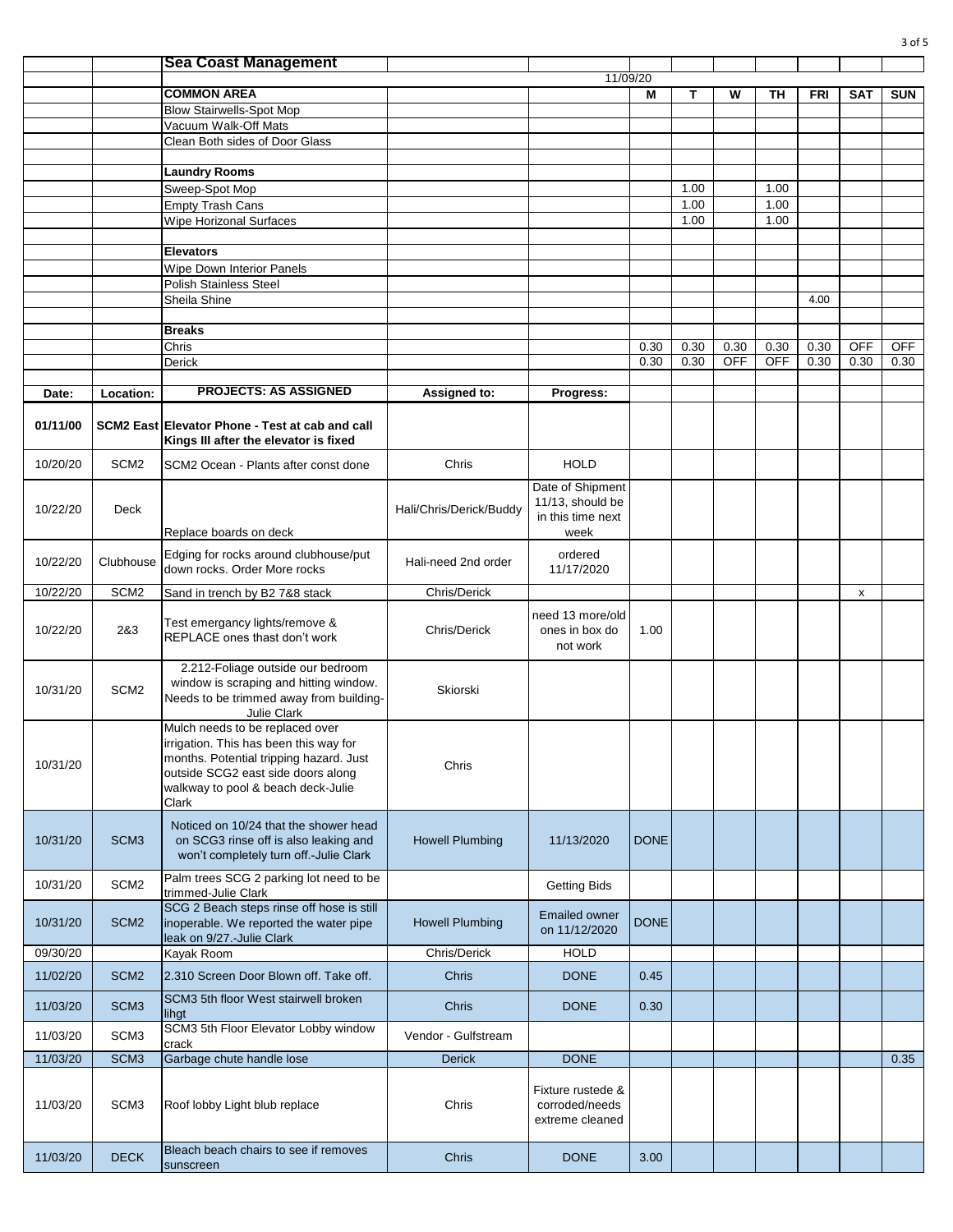|          |                  | <b>Sea Coast Management</b>                                             |                     |                       |          |      |      |      |      |            |            |
|----------|------------------|-------------------------------------------------------------------------|---------------------|-----------------------|----------|------|------|------|------|------------|------------|
|          |                  |                                                                         |                     |                       | 11/09/20 |      |      |      |      |            |            |
|          |                  | <b>COMMON AREA</b>                                                      |                     |                       | М        | Т    | W    | ΤН   | FRI  | <b>SAT</b> | <b>SUN</b> |
| 11/03/20 | SCM <sub>2</sub> | Hot water heaters rusted 1st, 3rd, 4th, &<br>5th FL SCM2                | <b>BOD</b>          | <b>BIDS</b>           |          |      |      |      |      |            |            |
| 11/03/20 | SCM <sub>2</sub> | Floor Board in laundry room 2nd fl st<br>SCM <sub>2</sub>               |                     |                       |          |      |      |      |      |            |            |
| 11/03/20 | SCM <sub>2</sub> | Sconce light replacements - about 10<br>SCM <sub>2</sub>                | Hali/Chris/Derick   | ORDERED<br>11/09/2020 |          |      |      |      |      |            |            |
| 11/03/20 | SCM <sub>2</sub> | Fire pull station needs replacing 2nd<br>Ocean SCM2                     | Vendor - Pye Barker |                       |          |      |      |      |      |            |            |
| 11/04/20 | SCM <sub>2</sub> | Fire pull station damaged 3rd fl ocean<br>SCM <sub>2</sub>              | Vendor - Pye Barker |                       |          |      |      |      |      |            |            |
| 11/05/20 | SCM <sub>2</sub> | Fire pull station in front of 501 rusted out<br>SCM <sub>2</sub>        | Vendor - Pye Barker |                       |          |      |      |      |      |            |            |
| 11/04/20 | SCM <sub>2</sub> | Fire box cracked on 3rd between<br>309/310 SCM2                         |                     |                       |          |      |      |      |      |            |            |
| 11/05/20 | SCM <sub>2</sub> | Fire box cover needs replacing between<br>409/410 SCM2                  |                     |                       |          |      |      |      |      |            |            |
| 11/05/20 | SCM <sub>2</sub> | 504 has crack in window seal SCM2                                       | Owner?              |                       |          |      |      |      |      |            |            |
| 11/05/20 | SCM <sub>2</sub> | 5th FL missing screen in laundry room<br>window SCM2                    |                     |                       |          |      |      |      |      |            |            |
| 11/05/20 | SCM <sub>3</sub> | Crack in ceiling 5th fl elevator lobby<br>window SCM3                   |                     |                       |          |      |      |      |      |            |            |
| 11/05/20 | SCM <sub>3</sub> | Garbage chute handle lose 5th fl middle<br>stairwell SCM3               | Derick              |                       |          |      |      |      |      |            |            |
| 11/05/20 | SCM <sub>3</sub> | light bulb stairwell by roof exit 5th SCM3                              | <b>Derick</b>       | <b>DONE</b>           |          |      |      |      | 0.30 |            |            |
| 11/05/20 | SCM <sub>3</sub> | 4th fl middle stairwell emergency lights<br>SCM <sub>3</sub>            | <b>Derick</b>       | <b>DONE</b>           |          |      |      |      | 1.00 |            |            |
| 11/05/20 | SCM <sub>3</sub> | 3rd fl fire extinguisher cover needs<br>replaced SCM3                   | Chris               |                       |          |      |      |      |      |            |            |
| 11/06/20 | 2&3              | Wax frame of pool furniture                                             | Chris/Derick        |                       |          |      |      |      |      |            |            |
| 11/09/20 | 2&3              | Check units without doors for leaks<br>before storm                     | <b>Chris/Derick</b> | <b>DONE</b>           | 1.00     |      |      |      |      |            |            |
| 11/09/20 | <b>DECK</b>      | stack pool furniture and bring in to prep<br>for storm                  | <b>Derick</b>       | <b>DONE</b>           | 0.45     |      |      |      |      |            |            |
| 11/09/20 | SCM <sub>2</sub> | finD/label breakers for emergancy lights<br>SCM <sub>2</sub>            | <b>Chris/Derick</b> | <b>DONE</b>           | 2.00     |      |      |      |      |            |            |
| 11/09/20 | <b>DECK</b>      | Take down flag and put away                                             | Chris               | <b>DONE</b>           | 0.30     |      |      |      |      |            |            |
| 11/09/20 | 2&3              | Bleach and paint front wall light fixtures                              | <b>Chris</b>        | <b>DONE</b>           |          | 0.50 | 5.00 |      |      |            |            |
| 11/10/20 | SCM <sub>2</sub> | Change exit sign 3rd FL ST                                              | <b>Derick</b>       | <b>DONE</b>           |          | 0.40 |      |      |      |            |            |
| 11/10/20 | SCM <sub>2</sub> | Change lights on side wall street side                                  | <b>Derick</b>       | <b>DONE</b>           |          | 0.40 |      |      |      |            |            |
| 11/10/20 | SCM <sub>2</sub> | change out courtyard lights                                             | Derick              |                       | 0.30     | 0.45 |      |      |      |            |            |
| 11/10/20 | SCM <sub>2</sub> | wipe off mold and mildew on emergancy<br>and stairwell lights           | <b>Derick</b>       | <b>DONE</b>           | 0.45     | 0.45 |      |      |      |            |            |
| 11/11/20 | SCM <sub>3</sub> | Move patio furniture<br>204/205/406/504/506                             | <b>Chris</b>        | <b>DONE</b>           |          |      | 1.10 |      |      |            |            |
| 11/12/20 | SCM <sub>3</sub> | Grill needs start button-Jennifer<br>Frankenstein                       |                     |                       |          |      |      |      |      |            |            |
| 11/12/20 | 2&3              | Clubhouse Renovation-Jennifer                                           | Doug & Jim          |                       |          |      |      |      |      |            |            |
| 11/12/20 | SCM <sub>3</sub> | Replace light bulbs and fixtures in<br>stairwell that someone took down | Chris               | <b>DONE</b>           |          |      |      | 0.45 |      |            |            |
| 11/13/20 | SCM <sub>2</sub> | 5th FL E owner storage door knob rusted                                 |                     |                       |          |      |      |      |      |            |            |
| 11/13/20 | SCM <sub>2</sub> | Replace Exit sign in front of 505                                       | Chris               |                       |          |      |      |      |      |            |            |
| 11/13/20 | SCM <sub>2</sub> | 5th floor Long walkway needs to be<br>pressure washed                   | Chris               |                       |          |      |      |      |      |            |            |
| 11/13/20 | SCM <sub>2</sub> | 5th fl take down exit sign street side<br>stairwell entrance            | Chris               |                       |          |      |      |      |      |            |            |
| 11/13/20 | SCM <sub>2</sub> | 4th fl emergancy light out in middle<br>stairwell                       | Derick              |                       |          |      |      |      |      |            |            |
| 11/13/20 | SCM <sub>2</sub> | 4th fl long walkway needs pressure<br>washed                            | Chris               |                       |          |      |      |      |      |            |            |
| 11/13/20 | SCM <sub>2</sub> | 4th fl garbage chute oceanside door<br>needs replacing/fixed            |                     |                       |          |      |      |      |      |            |            |
| 11/13/20 | SCM <sub>2</sub> | 4th FL E owner storage door knob rusted                                 |                     |                       |          |      |      |      |      |            |            |
| 11/13/20 | SCM <sub>2</sub> | 3rd fl exit sign came loose                                             | <b>Derick</b>       | <b>DONE</b>           |          |      |      |      | 0.40 |            |            |
| 11/13/20 | SCM <sub>2</sub> | 3rd fl walkway needs to be pressure                                     |                     |                       |          |      |      |      |      |            |            |
|          |                  | washed                                                                  | Chris               |                       |          |      |      |      |      |            |            |